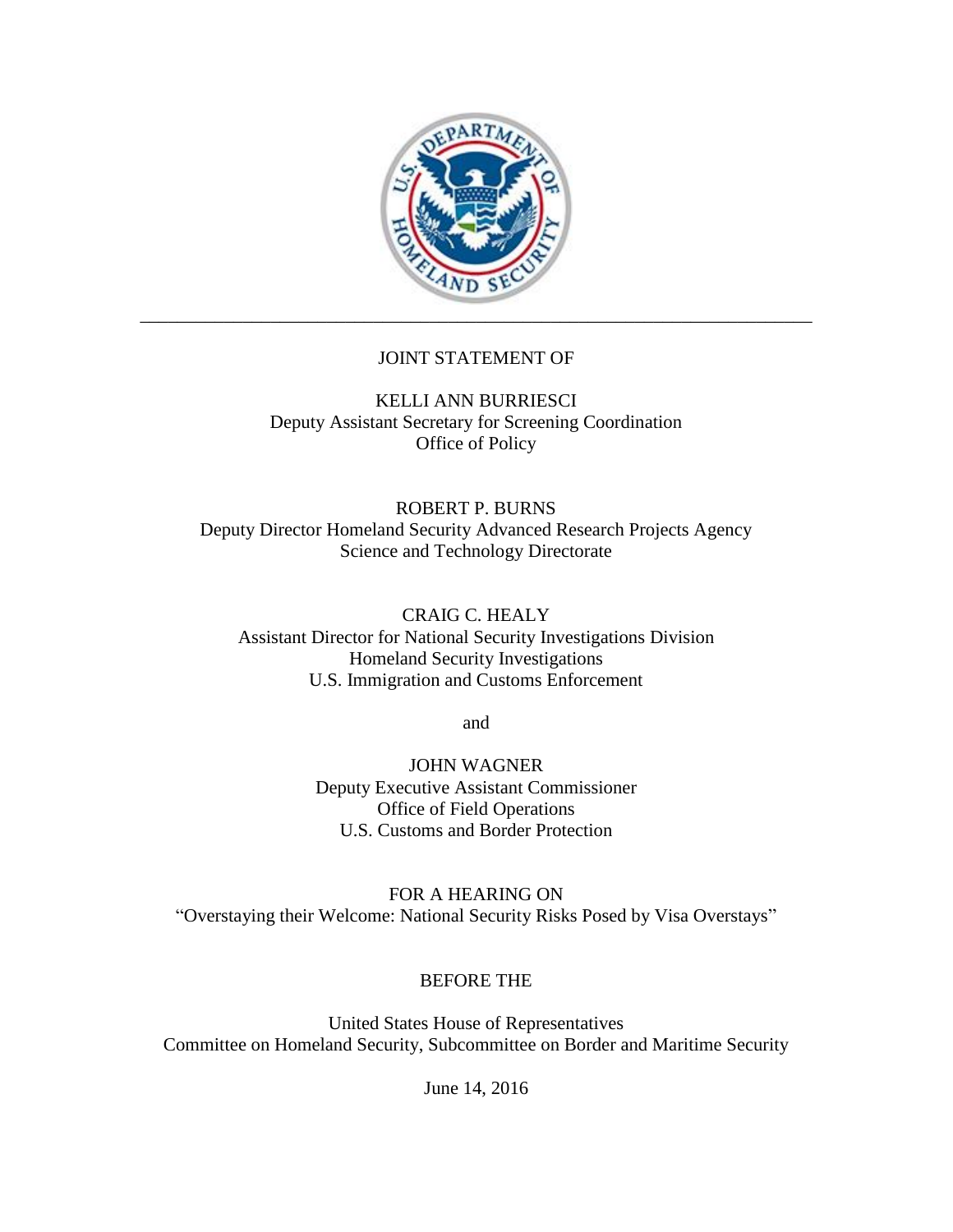#### **Introduction**

Chairwoman McSally, Ranking Member Vela, and distinguished Members of the Subcommittee, thank you for the opportunity to appear today to discuss the progress the Department of Homeland Security (DHS) is making to incorporate biometrics into our comprehensive entry/exit system and to identify, report, and address overstays in support of our border security and immigration enforcement missions.

As recently as 13 years ago, the process of matching entry and exit data was extremely difficult. DHS legacy agencies relied on a mostly paper-based system to track arrivals and departures to and from the United States. There was no biometric collection, beyond photographs, by the Department of State (DOS) for visa applicants, nor for individuals seeking admission to the United States. Until 2008, myriad documents were accepted at land borders as evidence of identity and citizenship for admission or entry, and passenger information was provided voluntarily by air carriers. There was very limited pre-departure screening of passengers seeking to fly to the United States. Overall, these factors provided for only a limited ability to detect violations of immigration law based on overstaying a lawful admission period.

Over the last decade, with the support of Congress and our interagency and international partners, DHS — particularly through the combined efforts of the Science and Technology Directorate (S&T), National Protection and Program Directorate's Office of Biometric Identity Management (OBIM), Office of Policy (PLCY), U.S. Customs and Border Protection (CBP), and U.S. Immigration and Customs Enforcement (ICE) — has significantly enhanced its capability to record arrivals and departures from the United States, detect overstays, and interdict threats. DHS has dramatically reduced the number of documents that can be used for entry to the United States, which in turn strengthened DHS's ability to quickly and accurately collect biographic information on all admissions to the United States and check that data against criminal and terrorist watchlists, and other Government sources, such as immigration databases. This advancement has been particularly significant at land borders through the implementation of the Western Hemisphere Travel Initiative. In the air and sea environments, individuals undergo rigorous vetting before boarding an air or sea carrier for travel to the United States. Since 9/11, agencies have improved information sharing regarding known or suspected terrorists, including creation of the consolidated Terrorist Watchlist through the Terrorist Screening Database. We have also worked closely with our foreign partners to deepen bilateral and international information sharing to enhance the depth and quality of our information holdings.

Presently, we collect biometrics for most nonimmigrant foreign nationals<sup>1</sup> and check them against terrorist watchlists prior to the issuance of a visa or lawful entry to the United States.

 $\overline{\phantom{a}}$ <sup>1</sup> The following categories of aliens currently are expressly exempt from biometric requirements by DHS regulations: Aliens admitted on an A-1, A-2, C-3 (except for attendants, servants, or personal employees of accredited officials), G-1, G-2, G-3, G-4, NATO-1, NATO-2, NATO-3, NATO-4, NATO-5, or NATO-6 visa; Children under the age of 14; Persons over the age of 79; Taiwan officials admitted on an E-1 visa and members of their immediate families admitted on E-1 visas.  $\overline{8}$  CFR 235.1(f)(1)(iv); and certain Canadian citizens seeking admission as B nonimmigrants per 8 CFR 235.1(f)(1)(ii). In addition, the Secretary of State and Secretary of Homeland Security may jointly exempt classes of aliens from US-VISIT. The Secretaries of State and Homeland Security, as well as the Director of the Central Intelligence Agency, also may exempt any individual from US-VISIT. 8 CFR 235.1(f)(1)(iv)(B).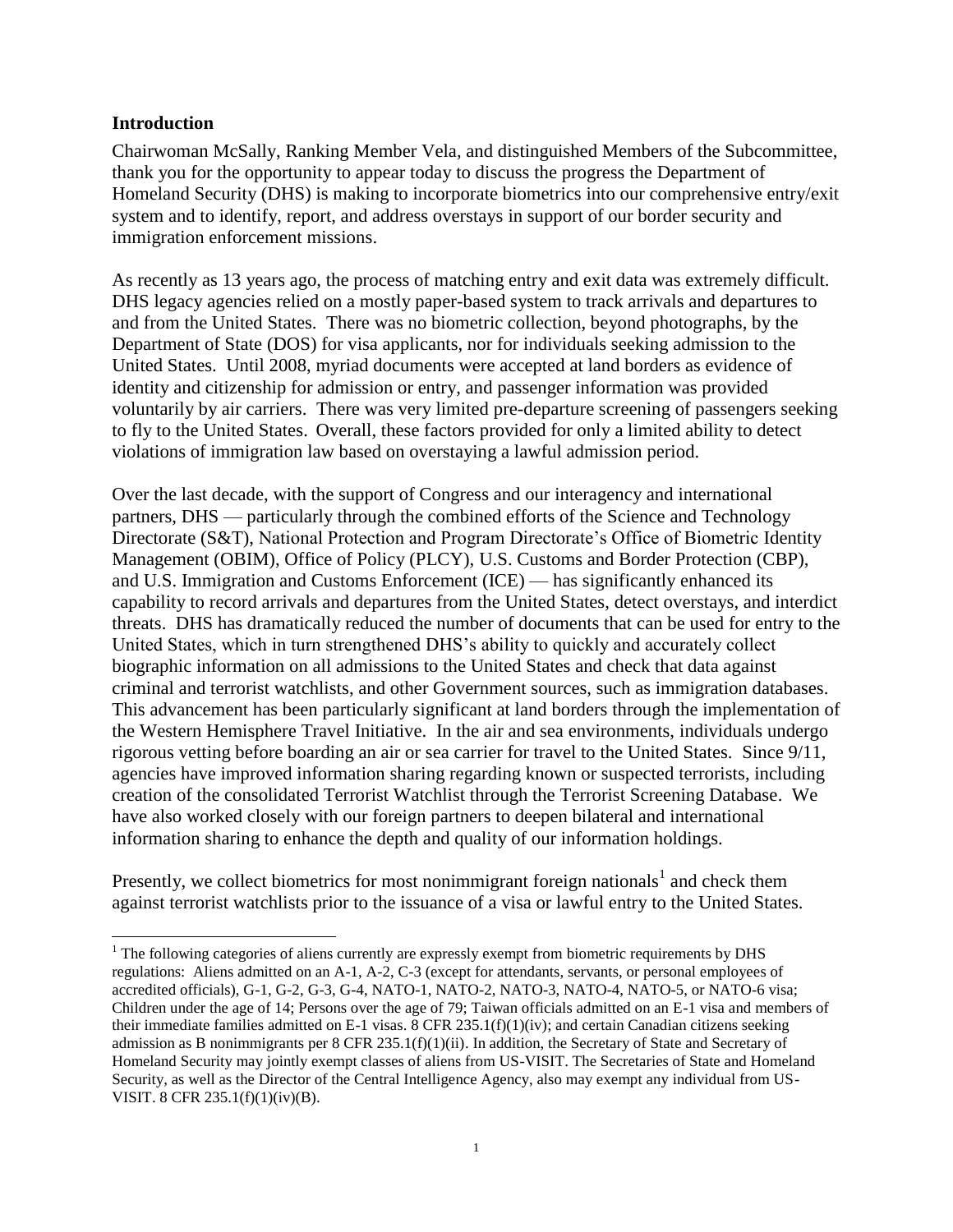Furthermore, we have developed new capabilities and enhanced existing systems, such as the Automated Targeting System (ATS), to help identify possible terrorists and others who seek to travel to the United States to do harm.

Today, DHS manages an entry/exit system in the air and sea environments that incorporates both biometric and biographic components. Applying a risk-based approach, the Department is now able, on a daily basis, to identify and target for enforcement action those individuals who represent a public safety and/or national security threat among visitors who have overstayed the validity period of their admission. Moreover, with the recent support of Congress in the *Consolidated Appropriations Act, 2016*, (Pub. L. No. 114-113), and as described in the *Comprehensive Biometric Entry/Exit Plan* provided to Congress in April 2016, DHS is continuing to move forward in further developing a biometric exit system that can be integrated in the current architecture to enhance this capability.

In the past four years, substantial improvements to DHS travel and immigration data systems, coupled with targeted immigration enforcement efforts, have strengthened the security of our borders and enhanced our ability to identify, prioritize, and address foreign nationals who overstay their lawful period of admission. As a result of these improvements, DHS was able for the first time to publish the *Entry/Exit Overstay Report*, for fiscal year 2015, on January 19, 2016. We expect to expand this report in future years as data and analytic capabilities continue to improve. Enhanced data analysis and reporting capabilities, in conjunction with biographic overstay data from CBP, enables ICE to identify and initiate enforcement actions on overstay violators using a prioritization framework focused on individuals who may pose national security or public safety concerns. Both ICE and CBP are taking steps to further enhance visa overstay enforcement efforts.

# **Existing DHS Entry and Exit Data Collection**

A *biographic*-based entry/exit system is one that matches the personally identifying information on an individual's passport or other travel document presented when he or she arrives to and departs from the United States. The biographic data contained in the traveler's passport includes name, date of birth, document information, and country of citizenship. By comparison, a *biometric* entry/exit system matches a biometric attribute unique to an individual (i.e., fingerprints, a facial image, or iris image).

### *How DHS Collects Arrival Information*

 $\overline{\phantom{a}}$ 

For instances in which an individual requires a visa to enter the United States, biometric and biographic information is captured at the time his or her visa application is filed with DOS, along with supporting information developed during an interview with a consular officer. For certain visa categories, the individual will have already provided biographic information via a petition filed with U.S. Citizenship and Immigration Services (USCIS) as well. For individuals seeking to travel to the United States under the Visa Waiver Program (VWP), biographic information is captured from an intending traveler when they apply for an Electronic System for Travel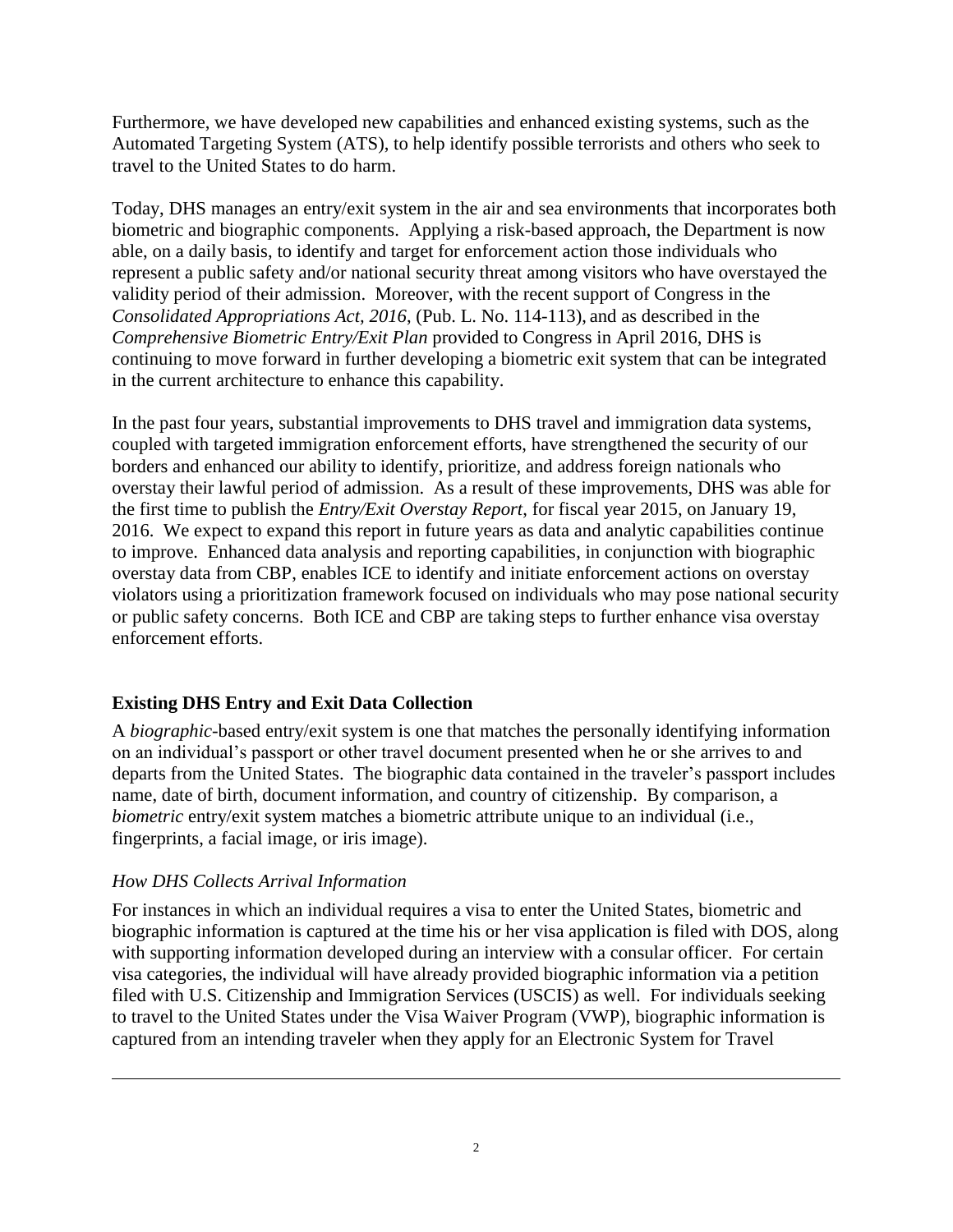Authorization (ESTA).<sup>2</sup> If the individual is authorized for travel with an ESTA following the required security checks, an individual is able to travel to the United States under the VWP. Biometric information will be captured at the U.S. port of entry (POE), where the traveler will also be interviewed by a CBP officer.

In the air and sea environment, DHS receives passenger manifests submitted by commercial and private aircraft operators and commercial sea carriers, which include every individual who actually boarded the plane or ship bound for the United States. This information is collected in DHS's Advance Passenger Information System (APIS) and all non-U.S. citizen data is then sent to the Arrival and Departure Information System (ADIS), where it is stored for matching against departure records.

As part of CBP's pre-departure strategy, and throughout the international travel cycle, CBP's National Targeting Center (NTC) continuously vets and analyzes passenger information, including visas and VWP ESTA authorizations. In addition to vetting achieved through DOS's visa application and adjudication processes, the NTC conducts continuous vetting of nonimmigrant U.S. visas and ESTA authorizations that have been issued, revoked, and/or denied. This continuous vetting ensures new information that impacts a traveler's admissibility is identified in near real-time, allowing CBP to immediately determine whether to provide a "no board" recommendation to a carrier, recommend that DOS revoke the visa, revoke the ESTA authorization, or, for persons already within the United States, notify law enforcement agencies or other appropriate entities. CBP devotes its resources to identifying the highest threats, including those travelers who may not have been previously identified by law enforcement or the Intelligence Community due to the newness of the derogatory information.

When a nonimmigrant arrives at a U.S. POE and applies for admission to the United States, a CBP officer interviews the traveler regarding the purpose and intent of travel, reviews his or her  $d$  documentation, and runs law enforcement checks. If applicable,  $3$  CBP collects and matches biometrics against previously collected data and stores this data within OBIM's Automated Biometric Information System (IDENT). If admission is granted, the CBP officer will stamp the traveler's passport with a date indicating the traveler's authorized period of admission. Based on electronic information already in DHS's systems, CBP electronically generates a Form I-94, Arrival/Departure Record that the traveler can print remotely to provide evidence of legal entry or status in the United States. The form also indicates how long the individual is authorized to stay in the United States.

### *How DHS Collects Departure Information*

The United States has a fully functioning *biographic* exit system in the air and sea environments. Similar to the entry process, DHS also collects APIS passenger manifests submitted by commercial and private aircraft operators and commercial sea carriers departing the United States. Carriers and operators are required to report biographic and travel document information

 $\overline{a}$ 

<sup>&</sup>lt;sup>2</sup> ESTA collects biographic data and screens passengers against various law enforcement and intelligence databases. ESTA has digitized the Form I-94 (Arrival/Departure Record) for authorized travelers from participating VWP countries.

<sup>&</sup>lt;sup>3</sup> See Footnote 1.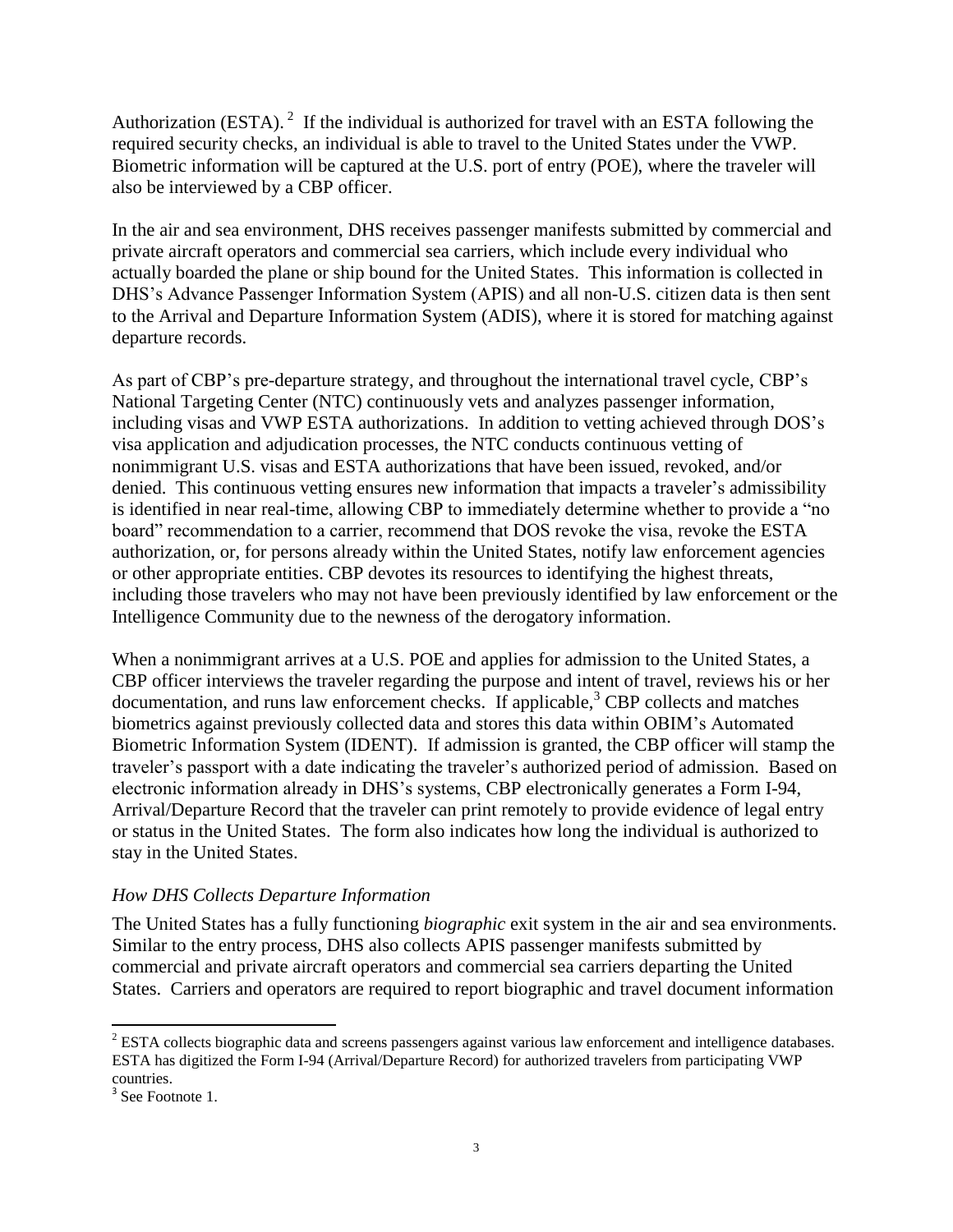to DHS for those individuals who are physically present on the aircraft or sea vessel at the time of departure from the United States and not simply for those who have made a reservation or are scheduled to be on board. Since 2005, collection of this information has been mandatory, and compliance by carriers is near 100 percent. DHS monitors APIS transmissions to ensure compliance and, if needed, issues fines for noncompliance on a monthly basis. CBP transfers this data (excluding data for U.S. citizens) to ADIS, which matches arrival and departure records to and from the United States.<sup>4</sup>

At the Northern land border, as part of the Beyond the Border Action Plan,<sup>5</sup> the United States and Canada are implementing a biographic exchange of traveler records that constitutes a partial land border exit system on our shared border. Today, traveler records for all lawful permanent residents and non-citizens of the United States and Canada who enter either country through land POEs on the Northern border are exchanged in such a manner that land entries into one country serve as exit records from the other. The current match rate of Canadian records for travelers leaving the United States for Canada against U.S. entry records for nonimmigrants is over 98 percent. In April 2016, Canada reaffirmed its commitment to the United States to complete the program to include all travelers who cross the Northern border. Canada will need to complete passage of additional legislation to facilitate this, which is expected to happen in late 2016.

Although the Southwest land border does not currently have the same capabilities and infrastructure as the Northern border, DHS obtains exit data along the Southwest border through "pulse and surge" operations,<sup>6</sup> which provide some outbound departure information on some travelers departing the United States and entering Mexico. The Department is seeking to work with Mexico to develop the best methods of obtaining data from travelers departing the United States through the Southwest land border.

#### **Addressing Overstays**

 $\overline{\phantom{a}}$ 

This integrated approach to collecting entry and exit data supports the Nation's ability to identify and address overstays. CBP identifies two types of overstays – those individuals who appear to have remained in the United States beyond their period of admission (Suspected In-Country Overstay), and those individuals whose departure was recorded after their lawful admission period expired (Out-of-Country Overstay). The overstay identification process is conducted by consolidating arrival, departure, and immigration status adjustment information to generate a complete picture of individuals traveling to the United States. This process extends beyond our physical borders to include a number of steps that may occur well before a visitor enters the United States through a land, air, or sea POE and up to the point at which that same visitor departs the United States.

<sup>&</sup>lt;sup>4</sup> DHS uses this information for a variety of immigration and law enforcement reasons, including to determine which travelers have potentially stayed past their authorized period of admission (i.e., overstayed) in the United States.

<sup>5</sup> United States-Canada Beyond the Border: A Shared Vision for Perimeter Security and Economic Competitiveness, Action Plan, Dec. 2011. Accessible at http://www.whitehouse.gov/sites/default/files/uscanada\_btb\_action\_plan3.pdf.

<sup>&</sup>lt;sup>6</sup> "Pulse and Surge" operations are strategies whereby CBP officers and agents monitor outbound traffic on the U.S.-Mexico border.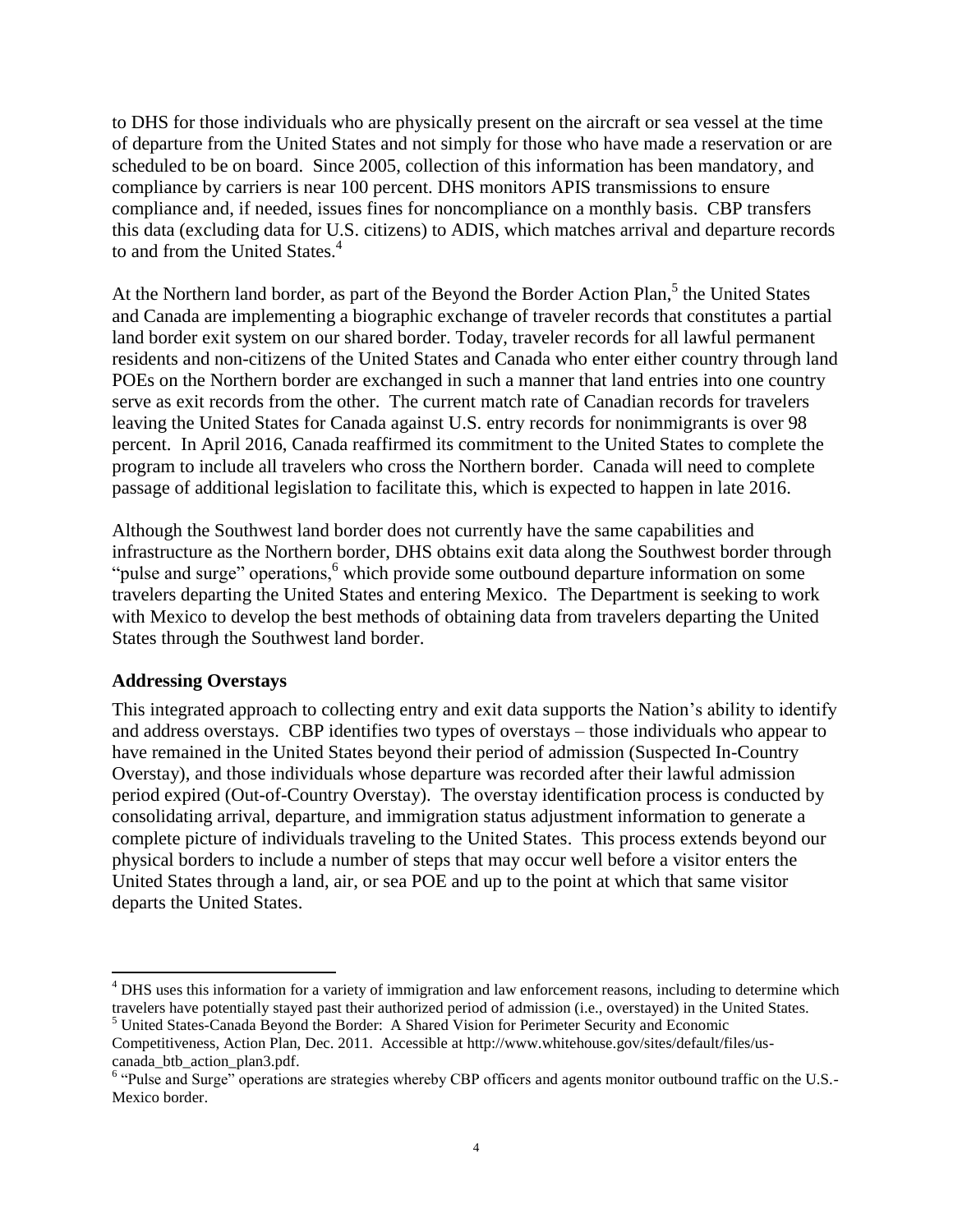CBP's ADIS identifies and transmits potential overstays to CBP's Automated Targeting System (ATS) on a daily basis, which screens them against derogatory information, prioritizes them, and sends them to ICE's lead management system, LeadTrac, $\bar{z}$  which retains them for review and vetting by analysts.

Through specific intelligence and the use of sophisticated data systems, ICE identifies and tracks available information on millions of international students, tourists, and other nonimmigrant visa holders who are present in the United States at any given time. Visa overstays and other forms of nonimmigrant status violations bring together two critical areas of ICE's mission—national security and immigration enforcement.

### *Enhancing Capabilities*

l

In the past four years, DHS has made substantial improvements to enhance our ability to identify, prioritize, and address confirmed overstays. DHS system enhancements that have strengthened our immigration enforcement efforts include:

- Improved ADIS and ATS-Passenger (ATS-P) data flow and processing quality and efficiency, increasing protection of privacy through secure electronic data transfer.
- Extended leverage of existing ATS-P matching algorithms, improving the accuracy of the overstay list. Additional ADIS matching improvements are underway to further improve match confidence.
- Developed an operational dashboard for ICE agents that automatically updates and prioritizes overstay "Hot Lists,"<sup>8</sup> increasing the efficiency of data flow between OBIM<sup>9</sup> and ICE.
- Implemented an ADIS-to-IDENT interface reducing the number of records on the overstay list by providing additional and better quality data to ADIS, closing information gaps between the two systems.
- Improved ability of ADIS to match U.S. Citizenship and Immigration Services' (USCIS) Computer Linked Adjudication Information Management System (CLAIMS 3) data for aliens who have extended or changed their status lawfully, and therefore have not overstayed even though their initial period of authorized admission has expired.
- Created a Unified Overstay Case Management process establishing a data exchange interface between ADIS, ATS-P, and ICE's LeadTrac system, creating one analyst platform for DHS.

 $<sup>7</sup>$  LeadTrac is an ICE system designed to receive overstay leads to compare against other DHS systems and</sup> classified datasets to uncover potential national security or public safety concerns for referral to ICE field offices for investigation. The system employs a case management tracking mechanism to assist with analysis, quality control reviews, lead status and field tracking.

<sup>&</sup>lt;sup>8</sup> Hot lists are lists of individuals that are prioritized based on their level of risk.

<sup>&</sup>lt;sup>9</sup> OBIM supports DHS components by providing storage and matching services using its IDENT system and returning any linked information when a match is made already encountered by DHS to identify known or suspected terrorists, national security threats, criminals, and those who have previously violated U.S. immigration laws.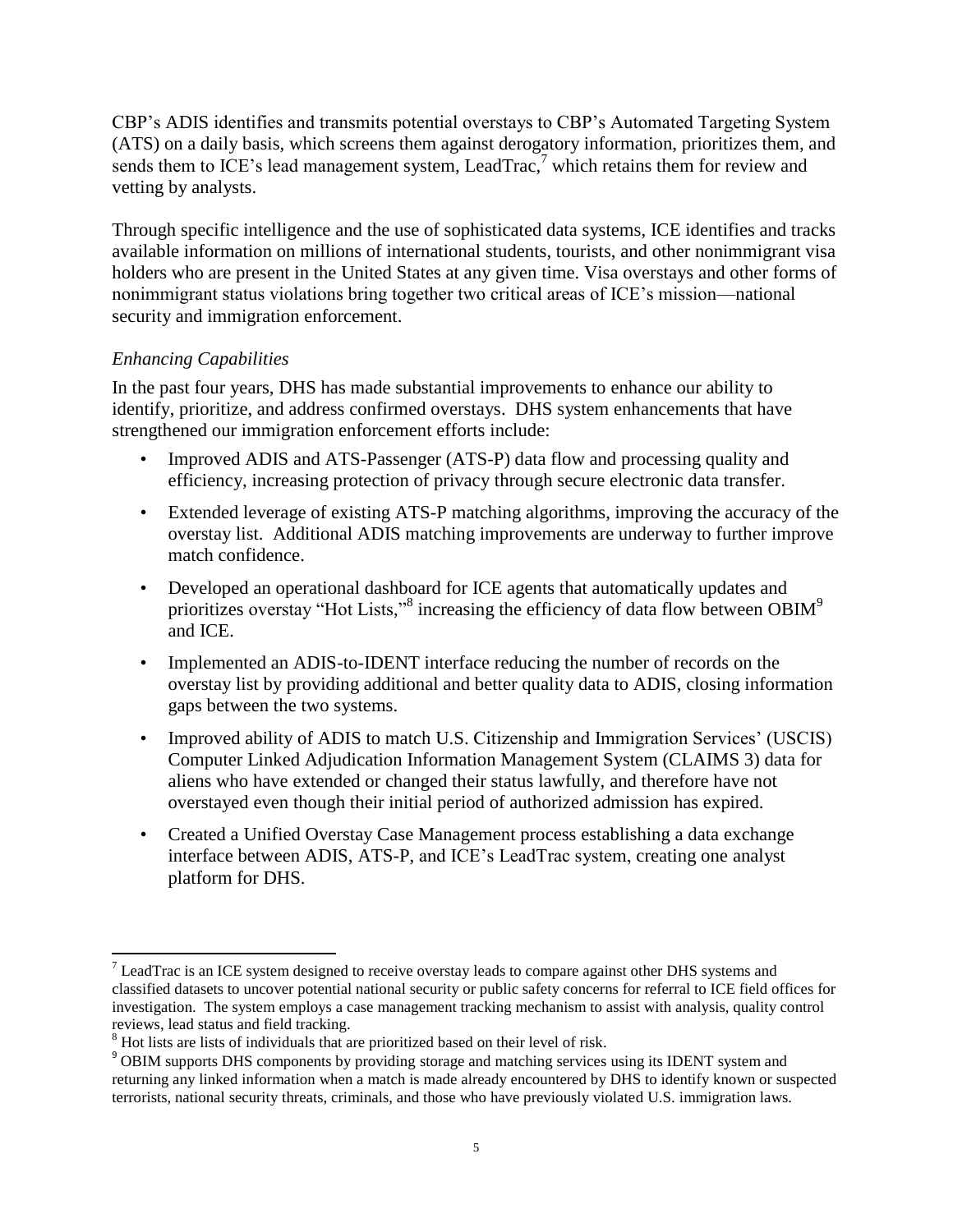- Enhanced ADIS and Transportation Security Administration (TSA) Alien Flight Student Program (AFSP) data exchange to increase identification, efficiency and prioritization of TSA AFSP overstays within the ADIS overstay population.
- Enhanced Overstay Hot List, consolidating immigration data from multiple systems to enable ICE employees to more quickly and easily identify current and relevant information related to the overstay subject.
- Established User Defined Rules enabling ICE agents to create new or update existing rule sets within ATS-P as threats evolve, so that overstays are prioritized for review and action based on the most up-to-date threat criteria.

These measures and system enhancements have proven to be valuable in identifying and addressing overstays. The DHS steps described above have strengthened data requirements through computer enhancements, identified national security overstays through increased collaboration with the Intelligence Community, and automated manual efforts through additional data exchange interfaces. DHS is continuing this progress in FY 2016.

### *Reporting Overstay Data*

On January 19, 2016, DHS released the first Entry/Exit Overstay Report. This report represents a culmination of the aforementioned efforts to enhance data collection and address issues precluding production of the report in prior years. The *Entry/Exit Overstay Report for Fiscal Year 2015* provides data on departures and overstays, by country, for foreign visitors to the United States who were lawfully admitted for business (i.e., B-1 and WB classifications) or pleasure (i.e., B2 and WT classifications) through air or sea POEs, and who were expected to depart in FY 2015 — a population which represents the vast majority of annual nonimmigrant admissions. In FY 2015, of these nearly 45 million nonimmigrant visitors, DHS calculated a total overstay rate of 1.17 percent, or 527,127 individuals. In other words, 98.83 percent of visitors had left the United States on time and abided by the terms of their admission.

The report breaks the overstay rates down further to provide a better picture of those overstays, for whom there is no evidence of a departure or transition to another immigration status. At the end of FY 2015, there were 482,781 Suspected In-Country Overstays, resulting in a Suspected In-Country Overstay rate of 1.07 percent.

Due to continuing departures by individuals in this population, by January 4, 2016, and described in the report, the number of Suspected In-Country Overstays for FY 2015 had dropped to 416,500, reducing the Suspected In-Country Overstay rate to 0.9 percent. In other words, as of January 4, 2016, DHS had been able to confirm the departures of more than 99 percent of nonimmigrant visitors scheduled to depart in FY 2015 via air and sea POEs, and that number continues to grow. Indeed, as of June 6, 2016, the number of Suspected In-Country Overstays for FY 2015 has further dropped to 355,338, further reducing the Suspected In-Country Overstay rate to 0.79 percent.

For Canada and Mexico, the FY 2015 Suspected In-Country Overstay rate as of the end of the Fiscal Year was 1.18 percent of the 7,875,054 expected departures and 1.45 percent of the 2,896,130 expected departures respectively. Consistent with the methodology for other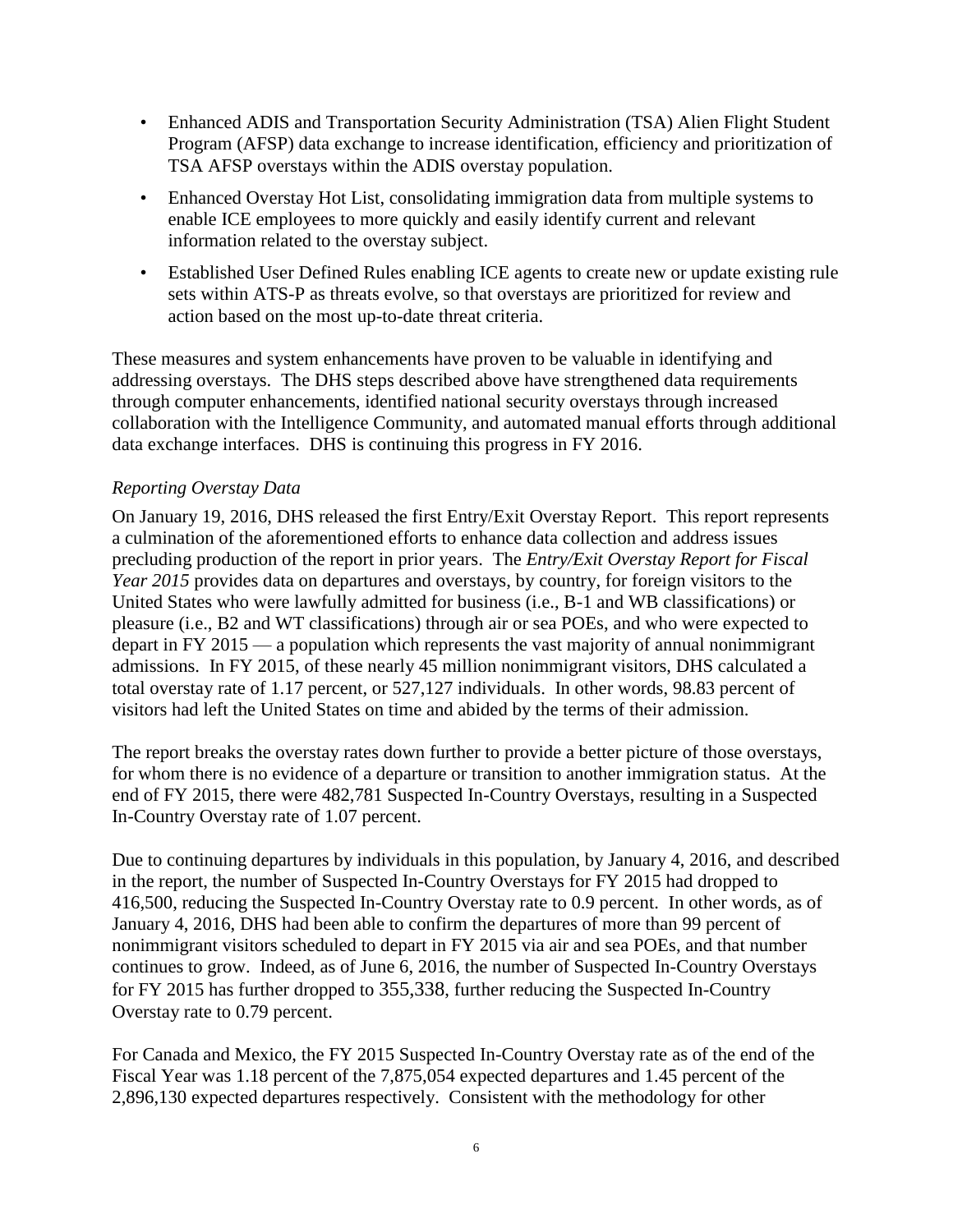countries, this represents only travel through air and sea ports of entry and does not include data on land border crossings.

This report also separates VWP country overstay numbers from non-VWP country numbers. For VWP countries, the FY 2015 Suspected In-Country Overstay rate as of the end of the Fiscal Year was 0.65 percent of the 20,974,390 expected departures. For non-VWP countries, the FY 2015 Suspected In-Country Overstay rate at the end of the Fiscal Year was 1.60 percent of the 13,182,807 expected departures. DHS is in the process of evaluating whether and to what extent the data presented in this report will be used to make decisions on the VWP country designations.

As noted above, these FY 2015 In-Country overstay rates continue to decline due to continuing departures by individuals in these populations.

In partnership with other DHS components, CBP is continuing to improve ADIS so that additional overstay information can be included in future reports, including additional visa categories such as the foreign student and exchange visitor population (F, M and J nonimmigrant admission classes) and other nonimmigrant admission classes (such as H, O, P, Q nonimmigrant admission classes), and certain land-related overstay populations as determined by our data exchange with Canada.

#### *Overstay Enforcement in the United States*

ICE actively identifies and initiates enforcement action on overstay violators using a prioritization framework focused on individuals who may pose national security or public safety concerns, and consistent with the Department of Homeland Security's November 2014 Civil Enforcement Priorities. ICE's overstay mission is accomplished in close coordination with CBP, and both agencies are taking steps to further enhance the visa overstay enforcement efforts described below.

ICE's primary objective is to vet system-generated leads in order to identify true overstay violators, match any criminal conviction history or other priority basis, and take appropriate enforcement actions. Within ICE, Homeland Security Investigations (HSI) has dedicated special agents, analysts, and systems in place to address nonimmigrant overstays. Through investigative efforts, HSI is responsible for analyzing and determining which overstay leads may be suitable for further national security and public safety investigations.

ICE analyzes system-generated leads initially created by, or matched against the data feed for biographic entry and exit records stored in CBP's ADIS. ADIS supports the Department's ability to identify nonimmigrants who have remained in the United States beyond their authorized periods of admission or have violated the terms and conditions of their visas. Once the leads are received, ICE conducts both batch and manual vetting against government databases, social media, and public indices. This vetting helps determine if an individual who overstayed has departed the United States, changed status or extended a period of stay in the same status, or would be appropriate for an enforcement action.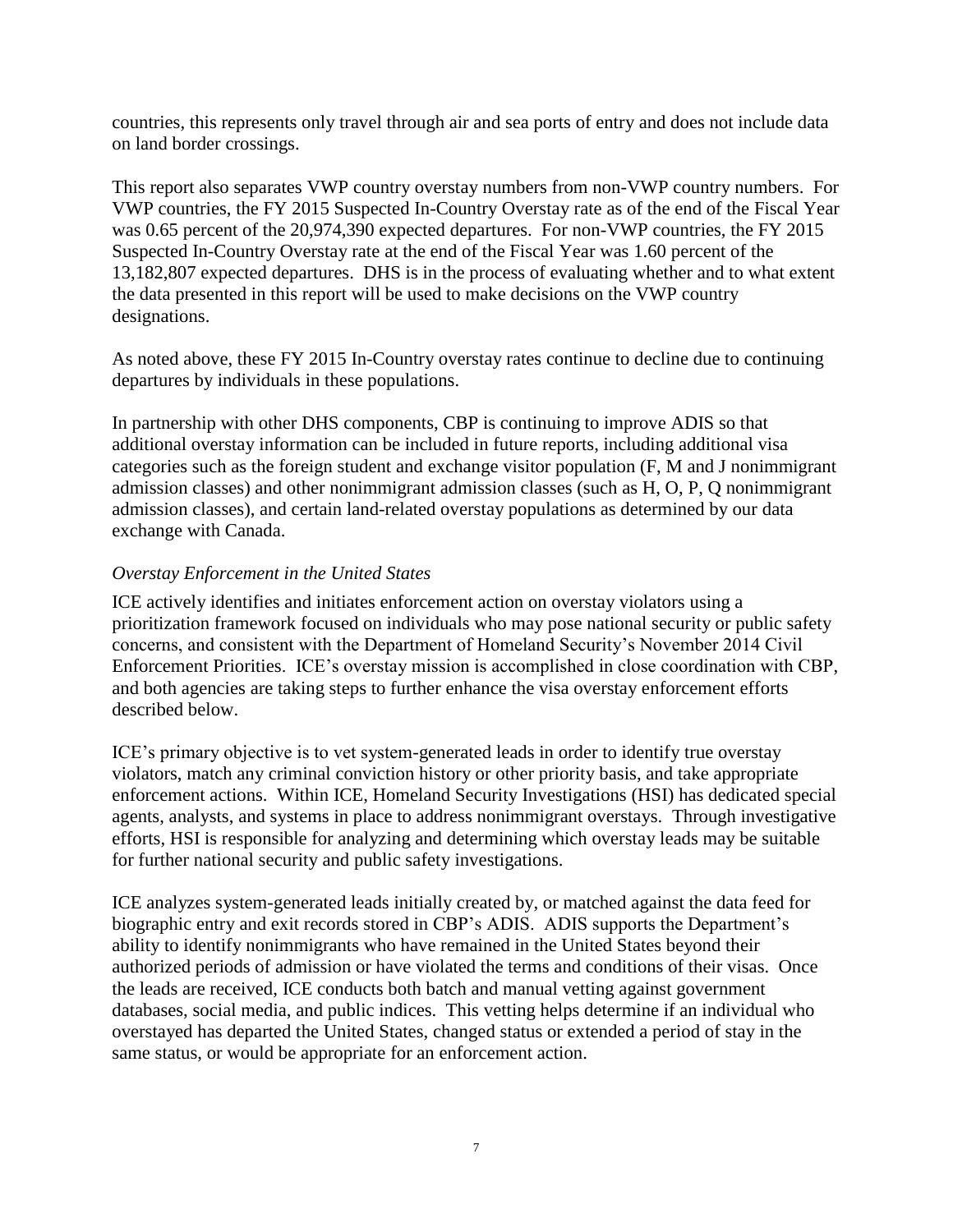As part of a tiered review, HSI prioritizes nonimmigrant overstay cases through risk-based analysis. HSI's Counterterrorism and Criminal Exploitation Unit (CTCEU) oversees the national program dedicated to the investigation of nonimmigrant visa violators who may pose a national security risk. Each year, the CTCEU analyzes records of hundreds of thousands of potential status violators after preliminary analysis of data from the Student and Exchange Visitor Information System (SEVIS) and ADIS, along with other information. After this analysis, CTCEU establishes compliance or departure dates from the United States and/or determines potential violations that warrant field investigations.

The CTCEU proactively develops cases for investigation in furtherance of the overstay mission and monitors the latest threat reports and proactively addresses emergent issues. This practice, which is designed to detect and identify individuals exhibiting specific risk factors based on intelligence reporting, travel patterns, and in-depth criminal research and analysis, has contributed to DHS's counterterrorism mission by initiating and supporting high-priority national security initiatives based on specific intelligence.

In order to ensure that those who may pose the greatest threats to national security are given top priority, ICE uses intelligence-based criteria developed in close consultation with the intelligence and law enforcement communities. ICE chairs the Compliance Enforcement Advisory Panel (CEAP), comprising subject matter experts from other law enforcement agencies and members of the Intelligence Community who assist the CTCEU in maintaining targeting methods in line with the most current threat information. The CEAP is convened on a quarterly basis to discuss recent intelligence developments and update the CTCEU's targeting framework in order to ensure that the nonimmigrant overstays and status violators who pose the greatest threats to national security are targeted.

Another source for overstay and status violation referrals is CTCEU's Visa Waiver Enforcement Program (VWEP). Visa-free travel to the United States, especially through the VWP, builds upon our close bilateral relationships and fosters commercial and individual ties among tourist and business travelers in the United States and abroad. VWP participants, the primary source of nonimmigrant visitors from countries other than Canada and Mexico, currently allows eligible nationals of 38 countries to travel to the United States without a visa and, if admitted, to remain in the country for a maximum period of 90 days for tourism or business purposes. Prior to the implementation of the VWEP in 2008, there was no national program dedicated to addressing overstays within this population. Today, CTCEU regularly scrutinizes a refined list of individuals who have been identified as potential overstays who entered the United States under the VWP. A primary goal of this program is to identify those subjects who attempt to circumvent the U.S. immigration system by seeking to exploit VWP travel.

#### *Enforcement Prioritization*

Every year, the CTCEU receives approximately one million leads on nonimmigrants that have potentially violated the terms of their admission, such as overstays and out-of-status nonimmigrant students or exchange visitors. Over half of these leads are closed due to the vetting conducted by CTCEU analysts, which eliminates false matches and accounts for departures and pending immigration benefits. As noted above, to better manage investigative resources, the CTCEU relies on a prioritization framework established in consultation with interagency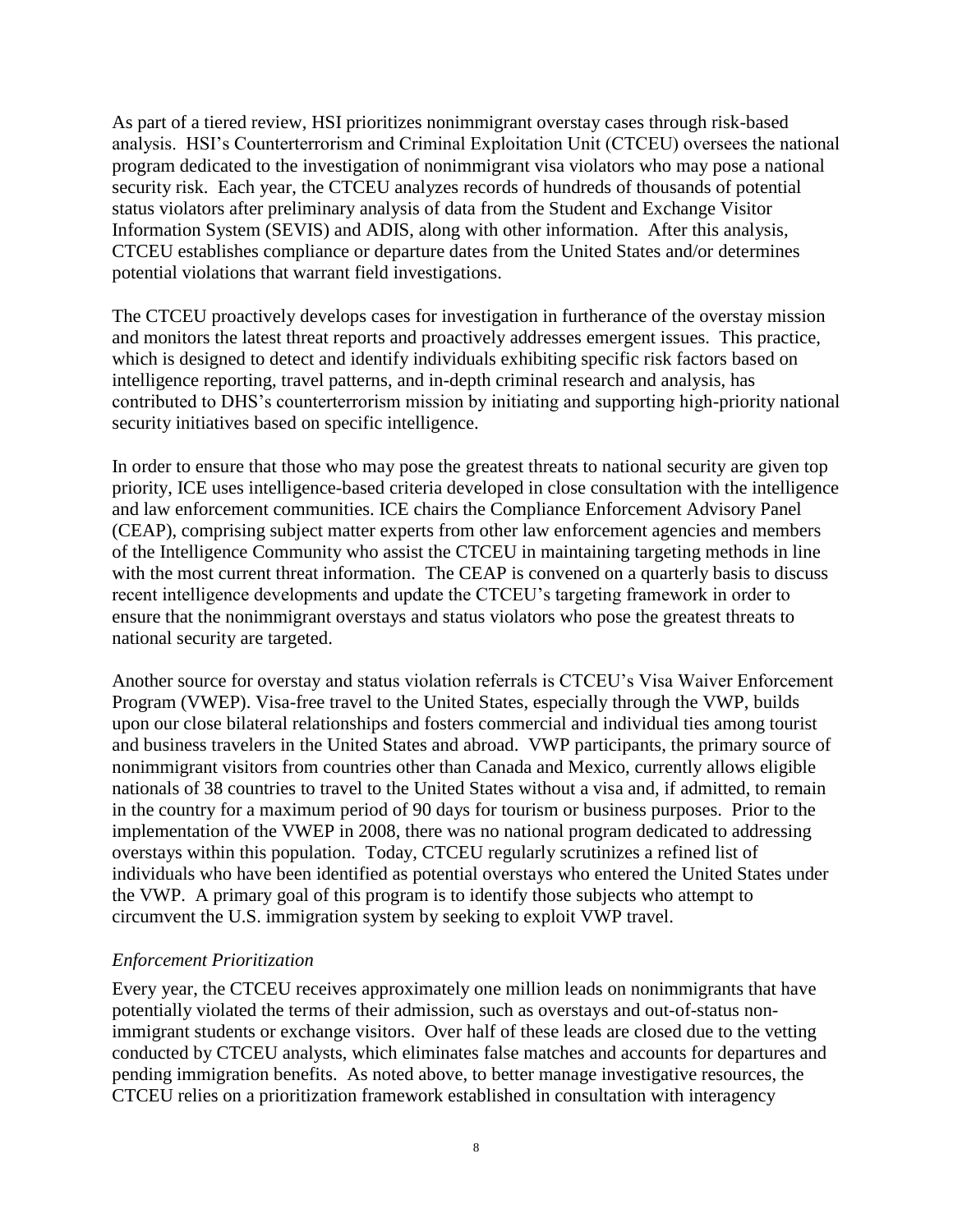partners within the national intelligence and federal law enforcement communities through CEAP. The CTCEU has also aligned its policy on sending leads to the field with the DHS's civil enforcement priorities, which focus enforcement and removal policies on individuals convicted of significant criminal offenses or who otherwise pose a threat to public safety, border security, or national security.

The CTCEU's prioritization framework is divided into 10 CTCEU priority levels to identify possible immigration violators who pose the greatest risks to our national security. The CTCEU Priority Level 1 is based on special projects and initiatives to address national security concerns, public safety, and apply certain targeting rules. These projects and initiatives include: the Recurrent Student Vetting Program; DHS's Overstay Projects; Absent Without Leave (AWOL) Program; INTERPOL Leads; and individuals who have been watchlisted.

In FY 2015, CTCEU reviewed 971,305 compliance leads. Numerous leads that were referred to CTCEU were closed through an automated vetting process. The most common reasons for closure were subsequent departure from the United States or pending immigration benefits. A total of 9,968 leads were sent to HSI field offices for investigation – an average of 40 leads per working day. From the 9,968 leads sent to the field, 3,083 have been determined to be viable and are currently under investigation, 4,148 were closed as being in compliance (pending immigration benefit, granted asylum, approved adjustment of status application, or have departed the United States) and the remaining leads were returned to CTCEU for continuous monitoring and further investigation as appropriate. HSI Special Agents made 1,910 arrests, and secured 86 indictments and 80 convictions in FY 2015 from overstay leads.

ICE is taking steps to further enhance enforcement efforts with respect to non-immigrant visa overstays and violators, in conjunction with CBP.

### **Enhancing the Department's Comprehensive Entry/Exit System**

Since FY 2013, CBP has led the entry/exit mission, including research and development of biometric exit programs. A comprehensive entry/exit system that leverages both biographic and biometric data is key to supporting DHS's mission. As previously described. Biographic information is, and will continue to be, the foundation of our comprehensive entry/exit system, because it constitutes the vast majority of our intelligence, law enforcement, and background information that informs CBP decisions regarding the admission of individuals into our country. CBP will continue to further these biographic capabilities, while also redoubling efforts to incorporate biometrics into the exit aspect of our system and to develop and deploy a biometric entry/exit system, as mandated by statute. CBP's plan for expanding implementation of a biometric entry/exit system, based on technological and operational lessons derived from past, ongoing, and planned pilots, and utilizing currently authorized funding, is described in the *Comprehensive Biometric Entry/Exit Plan* provided to Congress in April 2016. This plan includes Secretary Johnson's direction to begin implementing biometric exit solutions, starting at the highest volume airports, in 2018.

DHS continues to strengthen systems and processes in order to improve the accuracy of data provided to ADIS. These improvements will enable ADIS to more accurately match entry and exit records to determine overstay status, and whether that individual presents a national security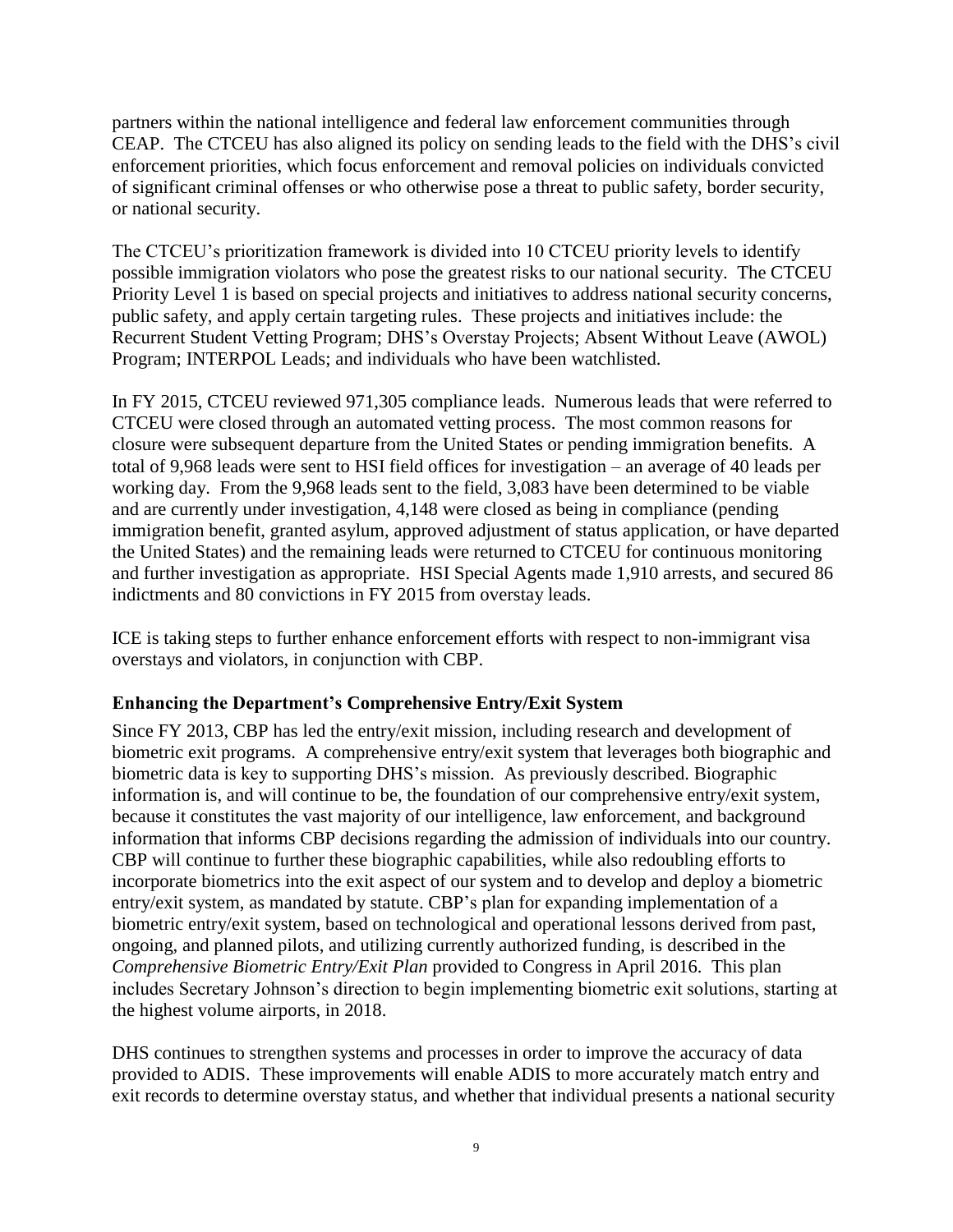or public safety concern. Data that is entered into ADIS comes from a variety of sources in the Department including USCIS, CBP, and ICE. Additionally, DHS has identified mechanisms to ensure ICE investigators receive priority high-risk overstay cases for resolution in a timely fashion and to ensure other ADIS stakeholders (such as CBP, USCIS, and DOS) receive the best possible information with which to make immigration decisions. Furthermore, the *Department of Homeland Security Appropriations Act, 2015* (Pub. L. No. 114-4) provided \$9 million for a new reporting environment for ADIS, enhancing DHS's ability to record and analyze the entry/exit data.

#### *Incorporating Biometrics into the Exit System*

In pursuing a biometric exit system, DHS is cognizant of limitations posed by existing infrastructure. The United States did not build its land border, aviation, and immigration infrastructure with exit processing in mind. In the land environment, there are often geographical features that prevent expansion of exit lanes to accommodate adding lanes or CBPmanned booths. Furthermore, U.S. airports do not have designated and secure exit areas for outgoing passengers to wait prior to departure, nor do they have specific checkpoints for these passengers to go through where their departure is recorded by an immigration officer. Instead, foreign nationals depart the United States without government exit immigration inspection and intermingle with domestic travelers. This challenge is further compounded at many airports where international and domestic flights share gate space for operations. Ultimately, CBP must develop a solution for this environment that ensures a passenger ticketed for a particular flight actually departed the United States in order for a biometric exit program to be credible and effective. Additionally, this solution must address airline carriers' and airports' concerns that a biometric exit process not create an environment in which an airport cannot afford to support an international flight because that space is so highly restricted.

Currently, federal law requires airports serving flights with arriving foreign nationals to provide space, at no cost, to DHS for processing of travelers *entering* the United States; however, there is no corresponding provision that requires airports to provide space for processing of *departing* foreign nationals.

In meeting these challenges, CBP has concluded that a viable biometric exit solution depends on leveraging emerging technologies to innovate ways of processing passengers biometrically. In reaching this conclusion, CBP considered and rejected broad non-cost effective options involving recapitalizing the infrastructure at land borders and airports, or the hiring of additional officers to manually verify all departing travelers. Recapitalization of all U.S. international airports and land borders would allow CBP to establish sterile physical areas, which, once entered, a foreign national cannot leave without inspection by an immigration officer. This recapitalization would require significant limitations in the number of gates that airlines could use for international departures, and result in overall direct and indirect costs of billions of dollars. CBP does not consider this option viable.

Alternatively, CBP could pursue a solution within the constraints of existing infrastructure through the hiring of thousands of new officers that would be necessary to biometrically verify departing passengers. There are currently thousands of international departure gates at the top 30 airports in the United States, which handle over 97 percent of the departing international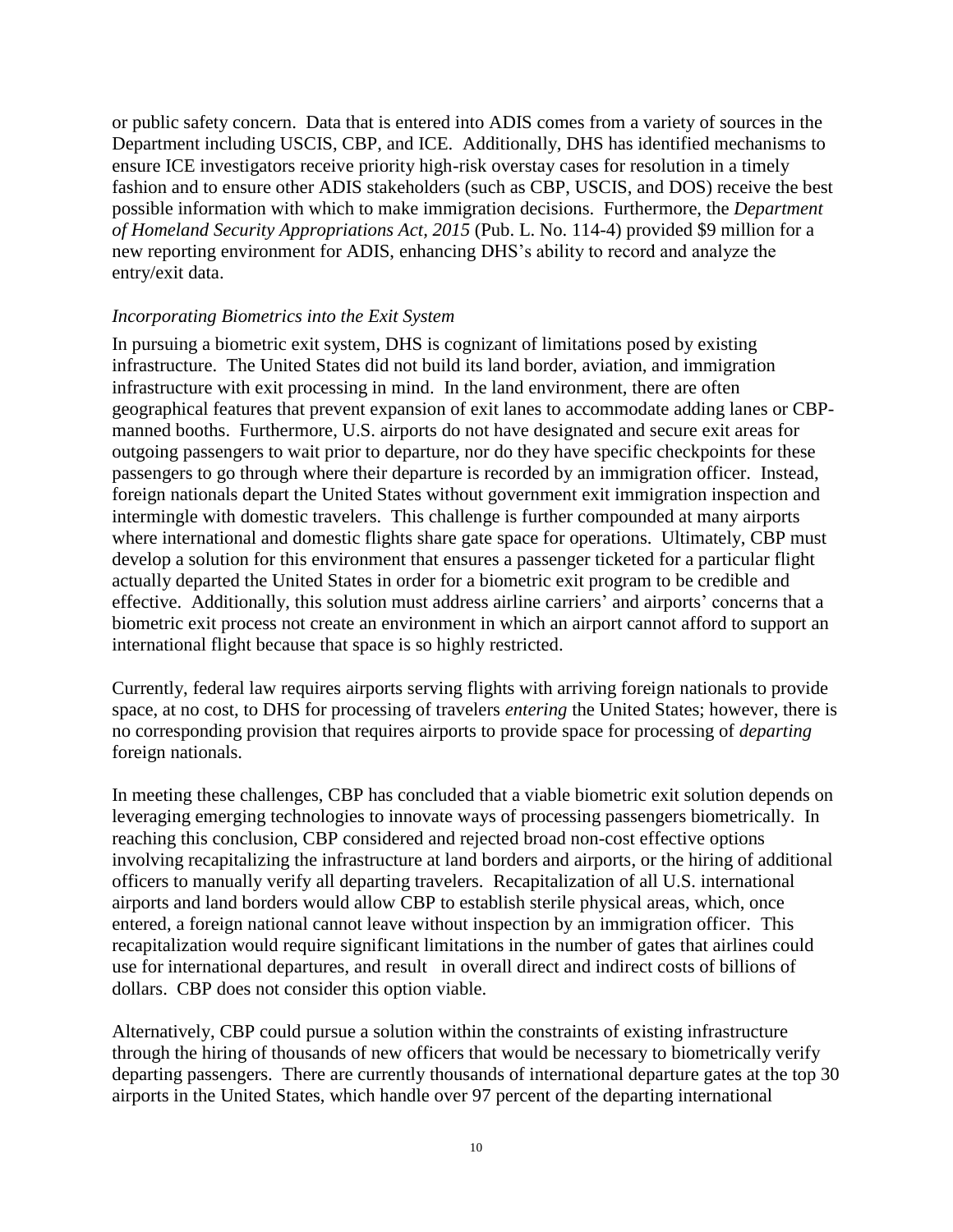passengers. Based on current and previous pilot programs, CBP estimates that it would need 7-9 officers to collect biometrics on departing foreign visitors for a large aircraft, which accounts for many international departing flights. CBP estimates that in order to inspect 95 percent of all "inscope" travelers departing by air, a manual solution at the top 30 airports would require approximately 3,400 more officers at an average annual cost of \$790 million, independent of any other costs, including considerable infrastructure costs, and cause significant delays.

For the land environment, such an approach to biometric exit would require building and staffing of hundreds of outbound lanes at land ports of entry, many of them operational 24-hours a day. It is estimated that the land solution would require CBP to dramatically increase the current Office of Field Operations workforce and budget, and those costs would recur annually.

Instead, DHS believes the most efficient and cost effective solution to a viable biometric exit program is to leverage emerging technology, in addition to process transformation. CBP is collaborating with S&T and is also partnering with private industry to develop the tools needed. CBP has already deployed several pilot programs in order to operationally test different technologies and operational processes, provide input to the cost-benefit analysis of a comprehensive biometric exit solution, and to inform decisions regarding the next steps in deploying a biometric exit program. These include:

- *1-to-1 Facial Comparison Project*  From March to June 2015, CBP conducted a 1-to-1 Facial Comparison project. This biometric experiment at Washington Dulles Airport (Dulles) used facial comparison on some returning U.S. citizens to confirm the identity and determine the viability of using facial recognition technology during entry inspections. Facial images of arriving travelers were compared to images stored in the U.S. ePassport chips. This project tested the viability of the technology in matching a traveler to their travel document and assessed the extent to which it may further strengthen our entry screening abilities. The success of this program led to deploying the project at JFK airport in New York in January and back to Dulles in February 2016. Lessons learned from this deployment are informing the use of facial biometric matching during departure.
- *Biometric Exit Mobile Air Test (BE-Mobile)* Since July 2015, CBP has been experimenting with the collection of biometric exit data using mobile fingerprint collection devices on a random group of in-scope non-U.S. citizen travelers on selected flights departing from 10 U.S. international airports. BE-Mobile confirms traveler departures with certainty and identifies threats in real time using biometric technology. This test has provided a small amount of biometric departure data, supported ongoing auditing of biographic data provided through airline manifests, and provided a significant law enforcement benefit for existing outbound operations. The technology is currently being used in the Top 10 airports: Chicago/O'Hare, Atlanta/Hartsfield, New York/JFK, Newark, Los Angeles/LAX, San Francisco, Miami, Dallas/Ft. Worth, Washington/Dulles, and Houston/George Bush. While evaluating the data collected, CBP will continue to operate BE-Mobile at these airports and expand BE-Mobile to a number of small airports to see if BE-Mobile can fully support the biometric exit requirements of small ports.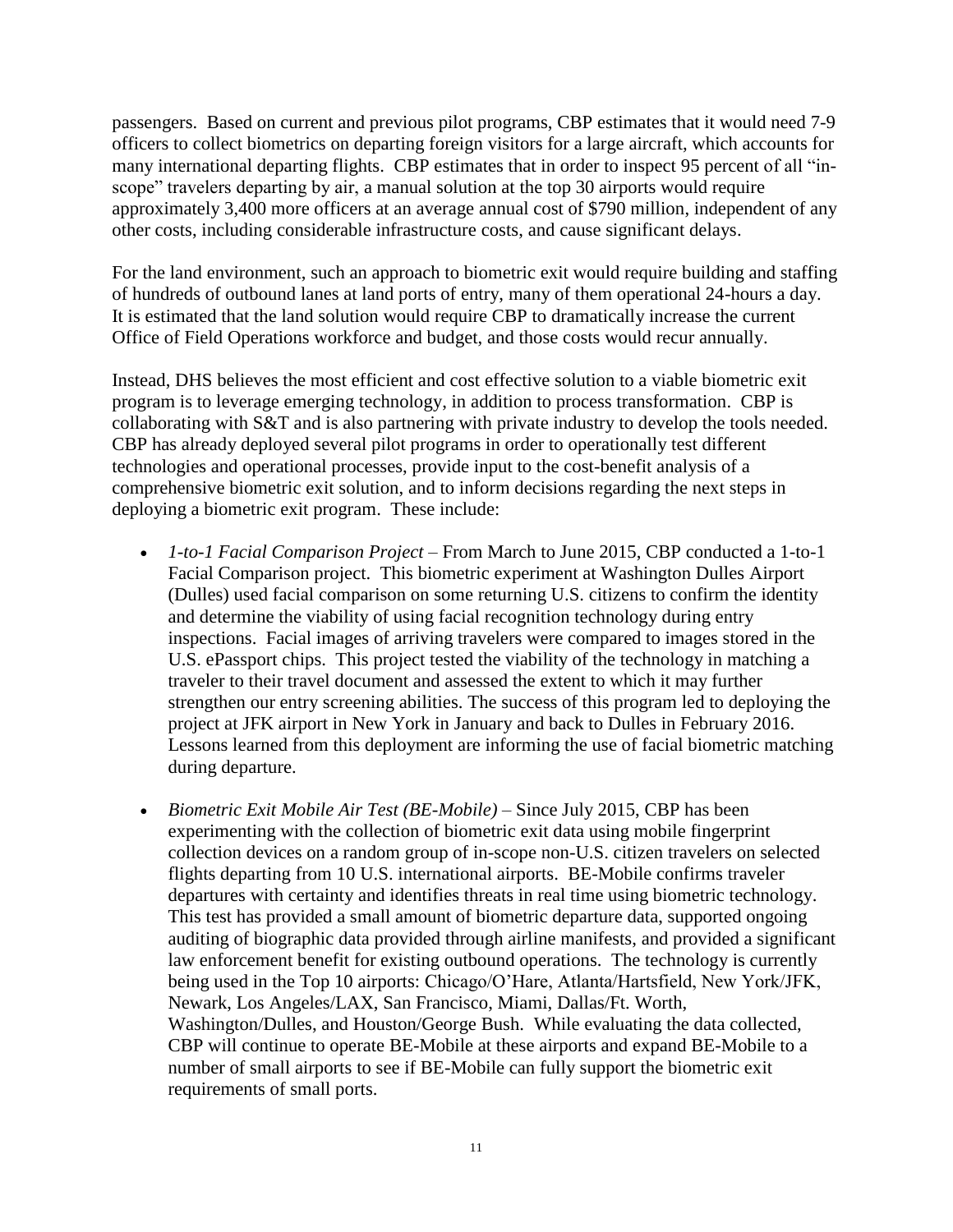- *Pedestrian Field Test* From early December 2015 through early May 2016, CBP deployed a Pedestrian Field Test at the Otay Mesa POE in California, which involved the collection of biographic and biometric data from pedestrian travelers departing the United States. Biographic data was collected on all outbound travelers, including U.S. citizens, and biometric data (face and iris image capture) was collected on all inbound and outbound non-exempt, non-U.S. citizens. The field test explored the viability of this technology in an outdoor land environment. While the evaluation of this test is ongoing, this initiative enhanced CBP's ability to identify departures and successfully match biometric entry and exit records at the land border for the first time.
- *Departure Information System Test* Starting June 13, 2016, CBP has begun to implement a test of how the integration of data sources and re-architecture of information systems can process new departure data at Hartsfield-Jackson Atlanta International Airport. CBP is testing the ability of its information systems to compare images of travelers departing the United States in real time against images previously provided to determine if they are in scope for biometric collection in an automated fashion. This effort builds upon previous CBP biometric efforts at Dulles International Airport and John F. Kennedy International Airport and will advance the innovation and transformation of the entry and exit process. This test has been designed to conform with airlines' existing standard operating procedures such that the incorporation of biometrics is agnostic to current boarding processes and will have minimal impact on airlines, airports, and the traveling public.

The results from these pilots will inform the future biometric exit solution by identifying how best to leverage our existing biographic capabilities, determining the overall accuracy of the biographic exit data that CBP receives today, and testing new business processes and emerging technologies. The Department and CBP will continue to apprise Congress of the results of these projects and their implication for the deployment of the biometric entry/exit system.

#### *Fee Collections for Exit Activities*

In the *Consolidated Appropriations Act, 2016* (Pub. L. No. 114-113), Congress provided CBP with a fee-funded account for biometric entry/exit activities, which may collect up to \$1 billion by FY 2025.

CBP's plan for expanding implementation of a biometric entry/exit system, based on technological and operational lessons derived from past, ongoing, and planned pilots, and utilizing these authorized funds, in described in the *Comprehensive Biometric Entry/Exit Plan* submitted to Congress in April. CBP is further developing its expenditure plan for these funds, which could cover the initial biometric air exit engineering efforts, biometric scanning technology, data system integration, infrastructure upgrades, and CBP officer support that would be necessary to deploy to the top gateway airports. CBP is also preparing an acquisition plan which will address how and when CBP will partner with private industry in order to achieve our goal of development of a biometric exit system. Of note, while the funds provided through the *Consolidated Appropriations Act, 2016* will enable CBP to take the next major step in development of a biometric entry/exit system at the highest volume airports, full nationwide